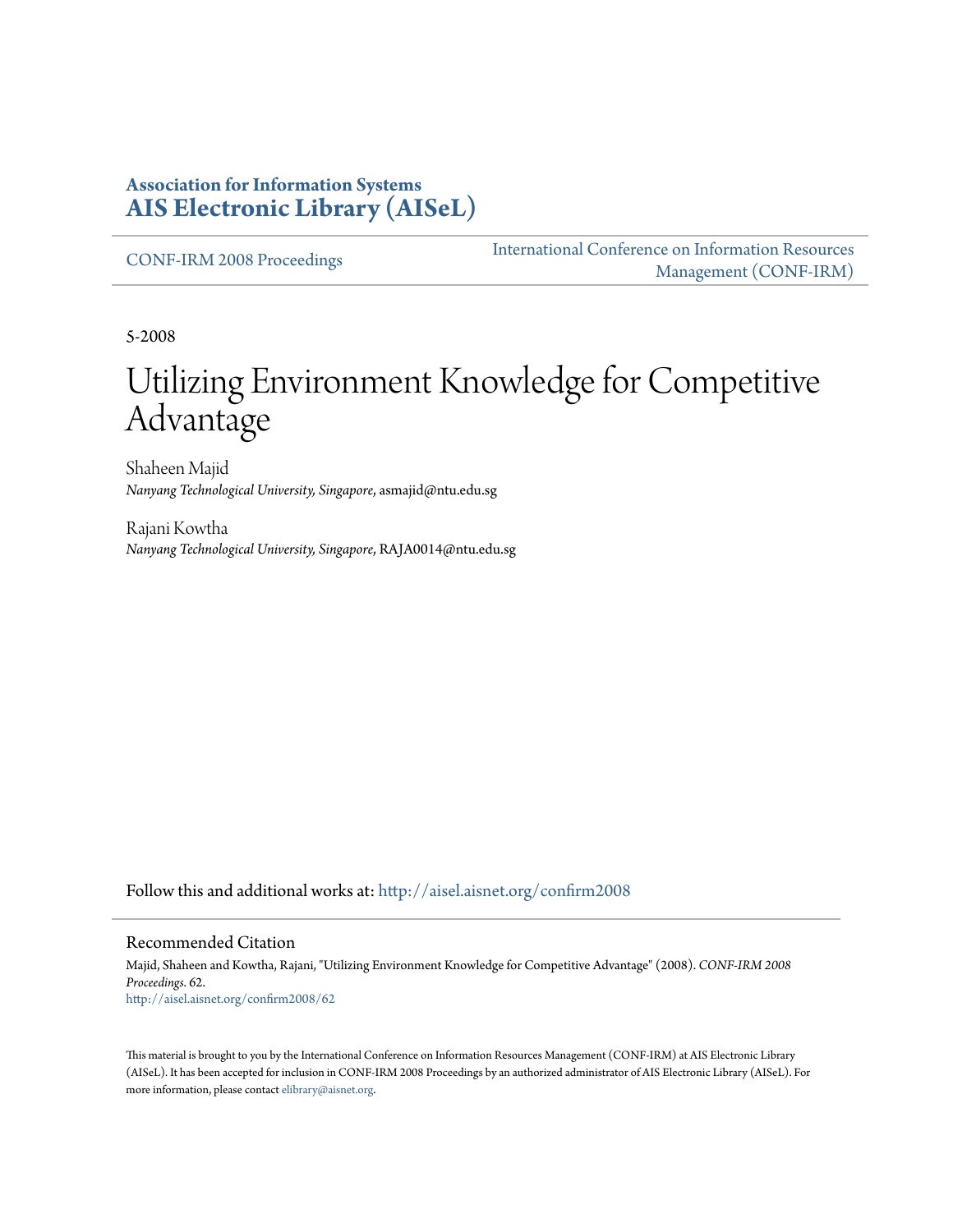## **89F. Utilizing Environment Knowledge for Competitive Advantage**

Shaheen Majid Nanyang Technological University asmajid@ntu.edu.sg

Rajani Kowtha Nanyang Technological University RAJA0014@ntu.edu.sg

## **Abstract**

The business environment is increasingly becoming uncertain and complex due to many factors and as a result environmental knowledge is becoming critical for organizations to survive and remain profitable in a highly dynamic, competitive, and volatile business environment. Organizations need to continuously monitor their environment and use this knowledge for making necessary adjustments in their business moves to stay relevant and competitive in the market. The main objective of this study was to investigate the environment scanning initiatives of Small and Medium Enterprises (SMEs) in Singapore and how this knowledge was processed, shared and utilized. A pre-tested questionnaire was used for collecting data and 46 SMEs, representing different industries, participated in the study. It was found that a majority of the participating companies were facing severe competition and nearly 85% of them considered environmental knowledge critical to their survival and growth. However, only one-half of the companies were regularly capturing, filtering, and disseminating the environment knowledge to their staff, while the remaining companies were undertaking these activities on an ad-hoc basis. This paper offers certain suggestions for systematic capturing and utilizing of environment knowledge by SMEs.

## *Keywords*

Environment Scanning, Competitor Intelligence, External Knowledge, Small and Medium Enterprises (SMEs), and Singapore

## **1. Introduction**

Current business environment is becoming more uncertain, turbulent, and challenging due to many factors such as rapid globalization, technological innovations, frequent economic crises, mergers and alliances, changing lifestyles, terrorism threats, political realignments, epidemics, and natural disasters. Consequently, environment scanning is becoming critical for all types of organizations to survive and remain successful in a highly dynamic, competitive, and volatile environment. Organizations need to closely monitor their micro and macro environments and use this knowledge for making necessary adjustments in their strategies (Kamoun-Chouk, 2007). According to Albright (2004), environment scanning focuses on the identification of emerging issues, trends, events, and potential dangers that may affect an organization's future. External knowledge collected through environment scanning can be used for evaluating organization's strengths and weaknesses in response to external threats and opportunities.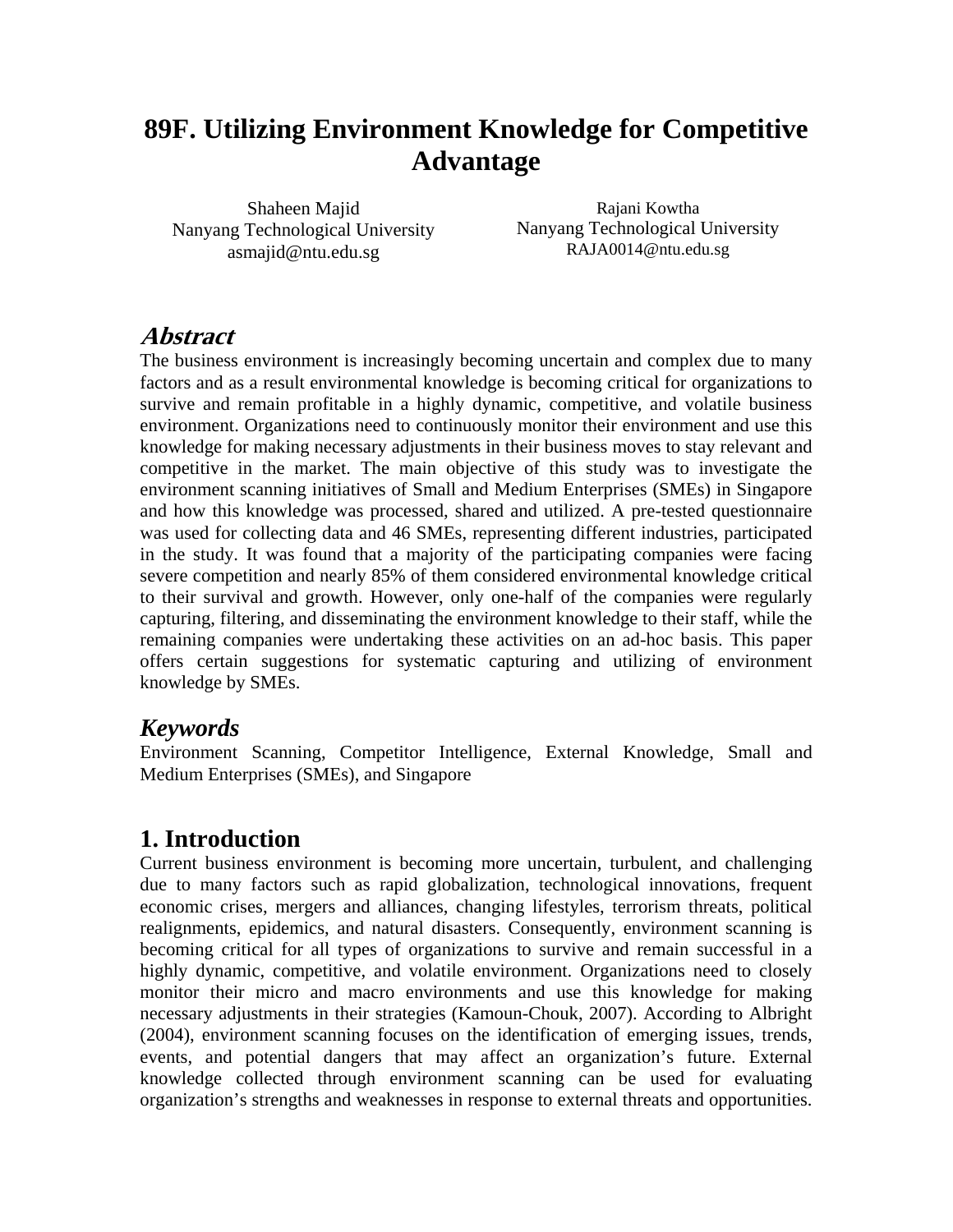In other words, environment scanning is a process of identifying, collecting, processing and translating information about external influences into useful plans and decisions (Hough, 2004). Continuous and systematic environment scanning enables an organization to avoid surprises and gain competitive edge over its competitors through timely and effective decision-making.

Myburgh (2004) defines environmental scanning as "the gathering of information about the organization's external environments, the interpretation and analysis of the information and the use of the analyzed intelligence in strategic decision making". Environment scanning is an encompassing concept and covers disciplines such as competitor intelligence, competitive intelligence, business intelligence and social intelligence (Choo, 2002). Knowledge collected through environment scanning can be utilized for daily decision-making, tactical and strategic planning, and for organizational learning.

#### **1.1 Significance of External Environment**

The external environment refers to relevant social and physical factors outside the typical boundaries of an organization which affect managerial decision-making (McGee & Sawyerr, 2003). As external environment can create uncertainty and pose significant threats, it is increasingly becoming vital for organizations to closely monitor their external environments to improve and sustain their performance and growth (Temtime, 2004). Broadly the external environment can be divided into two major categories: the domain or near environment and the general or far environment (Myburgh, 2004). The domain environment includes those factors that may immediately and directly affect operations, performance, and outcomes of an organization. In addition to competitors of the organization, this environment also includes those companies with whom the organization has business relationships with such as customers, suppliers and other stakeholders. Organizations monitor their domain environment very closely as any significant change in it can instantaneously affect them and any delay in response could be lethal. General or far environment includes those factors that may indirectly or in the long run affect an organization's operations, performance and growth. These may include economical, political, demographical, social and cultural, regulatory/legal, technological and other environmental factors.

Frequency, effort level, and allocation of financial and manpower resources for environment scanning depend on the perceived level of environmental uncertainty and complexity faced by an organization. According to Robbins and Coulter (2005), the environmental uncertainty can be viewed from two dimensions: degree of change, and degree of complexity. If environmental changes are minimal and predictable, it is called a 'stable' environment. On the other hand, if components in an organization's environment are vibrant, unpredictable and changing frequently, it is considered a 'dynamic' environment. The other dimension of uncertainty considers the degree of environmental complexity, which refers to the number of components in an organization's environment and the extent of knowledge that the organization should acquire about these components. If there are only a few simple, predictable and somewhat similar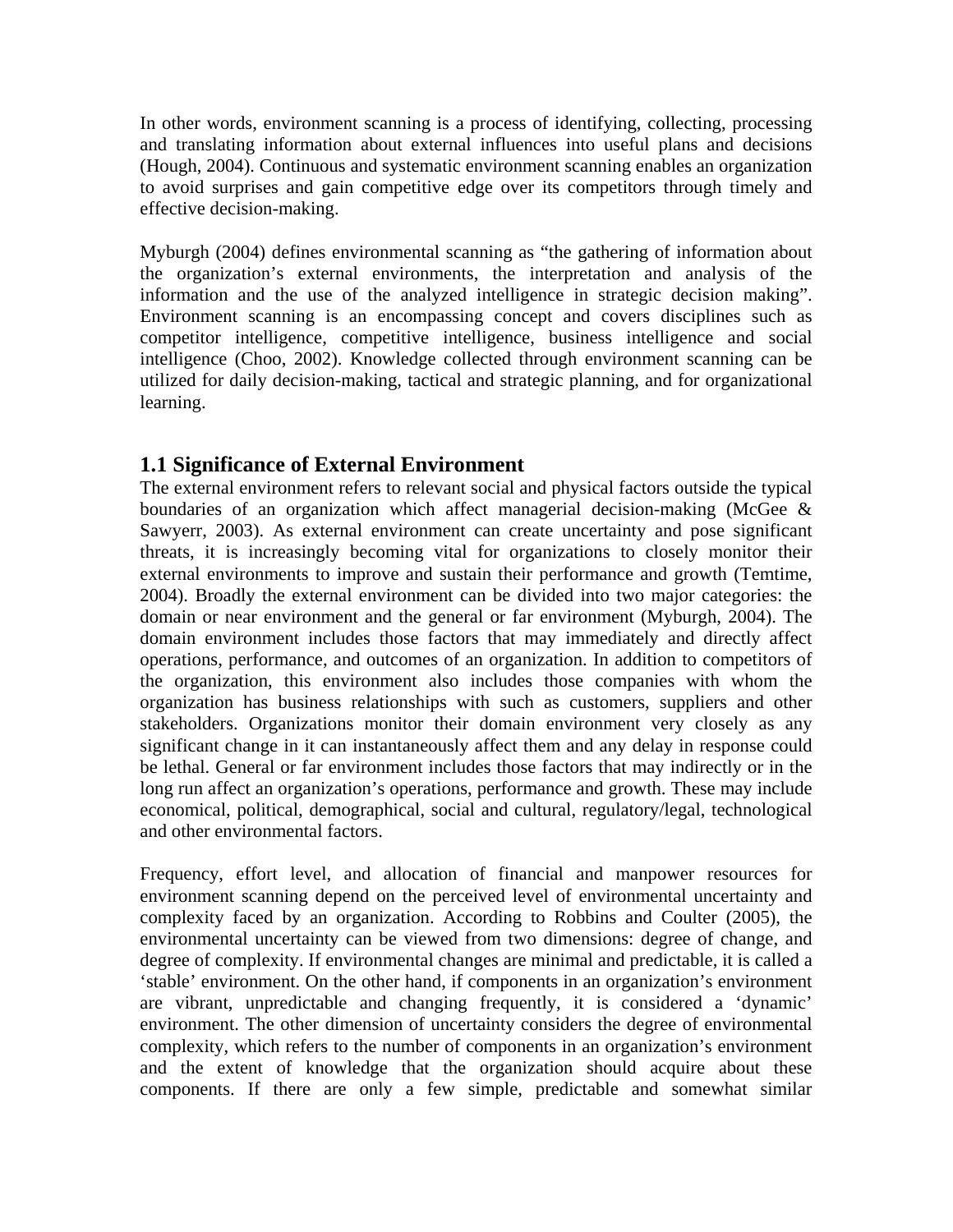components that do not change frequently, it is considered a 'simple' environment. However, if many components in an environment are likely to affect functioning of an organization, it is considered a 'complex' environment. Components in this environment are dissimilar and may change quite frequently (Robbins & Coulter, 2005).

#### **1.2 Small and Medium Enterprises (SMEs) in Singapore**

Although Singapore is a small island-state with a total land area of 685 sq km, it is recognized as one of the best countries in the World for providing conducive business environment. It is estimated that currently over 130,000 business establishments are operating in Singapore and SMEs are considered backbone of its economy. These companies are key driving force for innovation and creation, and contributing substantially to the national economy through providing employment opportunities, exports, and investments. Around 92% of the business organizations in Singapore fall under this category and contribute up to 25% to the Gross Domestic Product of the country (ASME, 2008). According to the Association of Small and Medium Enterprises (ASME), Singapore, a company not more than 200 employs, fixed assets not exceeding \$15 million and at least 30% local equity is categorized as a SME.

While increased globalization and popularity of e-commerce initiatives have created new business opportunities for SMEs, these companies face serious challenges and intense competition from local and overseas competitors. Under these circumstances, it is imperative for SMEs to regularly and systematically scan their external environment for gaining competitive edge over their competitors. The purpose of this study was to investigate the type of environmental knowledge sought and deemed useful by SMEs, various sources used for this purpose, and how the gathered knowledge was processed, analyzed, stored, and shared in the organization.

## **2. Method**

A pre-tested survey questionnaire was used for gathering data for this study. The sampling frame was obtained from two sources: Directory of Singapore 500 SMEs which provided names, addresses and contact information of the top 500 SMEs in Singapore. Since small businesses are known to have a high mortality and mobility rate, the addresses and telephone numbers were crosschecked with the latest telephone directory. In addition, an Internet resource of SME directory at http://www.singapore-business.com/ was also used to obtain names and addresses of SMEs which were not included in the SME 500 directory. A common list of companies from these two sources was developed for generating a random sample of 200 companies. The sample companies came from a broad spectrum of industries including information technology, logistics, transportation, travel, hospitality, education, financial services, printing and publishing, and food processing. The target respondents were the senior managers in these companies as most of them were expected to be more knowledgeable about their external environments as well as directly involved in planning and decision-making. After two reminders, a total of 46 filled-in questionnaires were returned, resulting in a response rate of 23%. This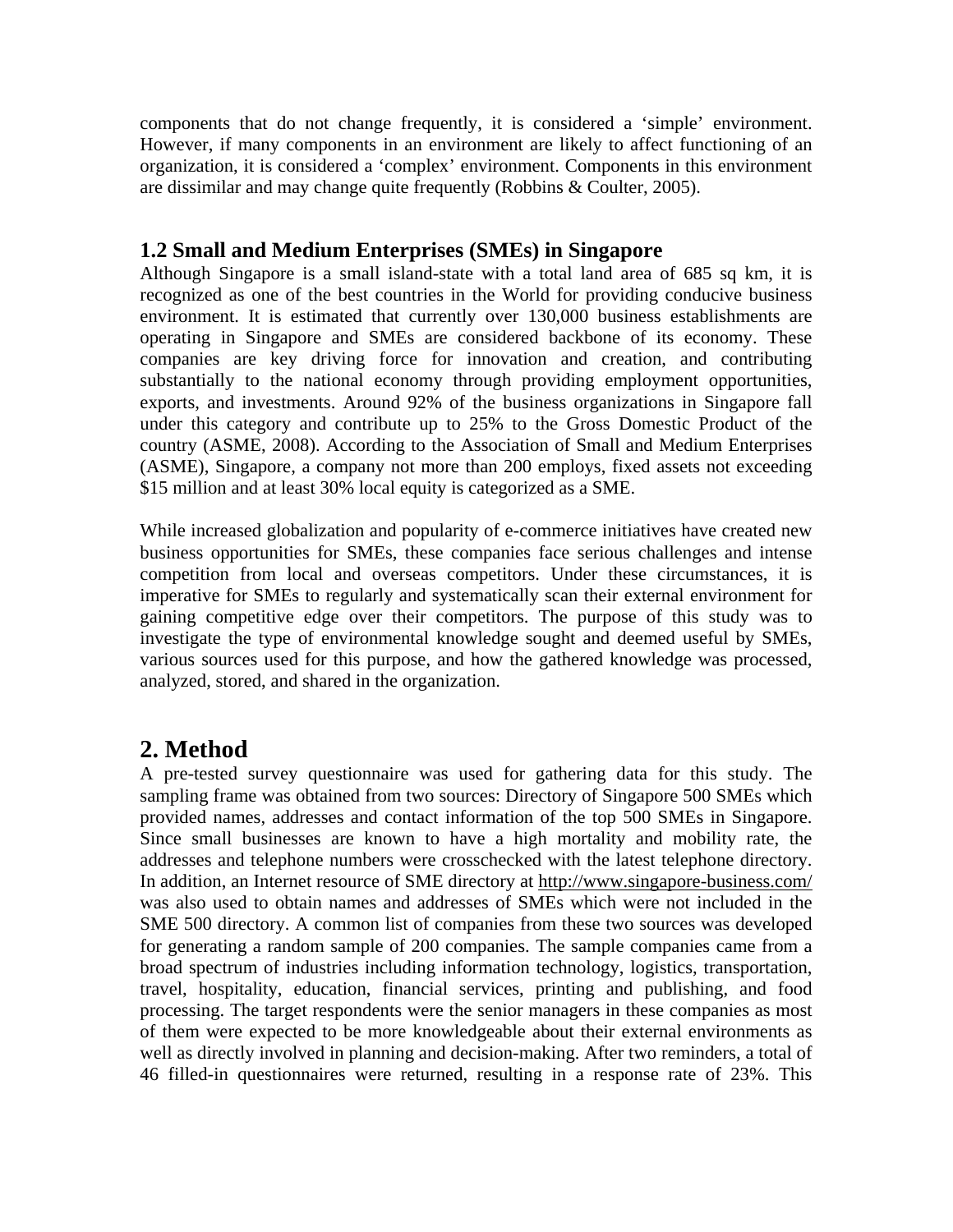response rate was consistent with other survey-based studies conducted on SMEs in Singapore, which yielded a low response rate (Sum et al, 2004).

## **3. Findings**

A high proportion of the respondents were from travel and hospitality (39.1%), and infocommunication technology sectors (37%). The printing and publishing sector contributed 5 responses (10.8%) while three companies (6.5%) were from the financial services area. One response each (2.2%) was from the retail, education and professional services sectors. The employment size of the companies ranged from 6 to 100 employees, with a mean of 31.2 employees per company. Most of the participating companies were relatively young, although five of the travel firms were established more than thirty years ago. The mean age of the sample companies was 15.6 years.

#### **3.1 Importance of Environmental Knowledge**

The participating companies were asked about the level of uncertainty and competition faced by them. The findings revealed that travel and hospitality companies were operating in a very uncertain and unpredictable business environment. Similarly, companies engaged in ICT (Info-Communication Technology) businesses were also encountering such pressures. On the other hand, printing/publishing and financial services companies felt that their business environments were comparatively less uncertain and volatile. The companies participating in this study were also asked about the importance of environmental knowledge to their survival and profitability. The companies engaged in printing and publishing (mean score: 4.67) and ICT related businesses (mean score: 4.46) felt that environmental knowledge was very important for them (Table 1). The travel and hospitality companies also felt that environmental knowledge was important (mean score: 4.09) for their business success. The correlation between the perception of business uncertainty and importance attached to environmental knowledge was not significant  $(r=0.065)$ , indicating that companies consider environmental knowledge important even if their external environment appear to be stable.

| <b>Industry</b>                       | N  | <b>Mean</b><br>$(1 - 5)$ | <b>Standard</b><br><b>Deviation</b> |
|---------------------------------------|----|--------------------------|-------------------------------------|
| Printing/Publishing                   | 5  | 4.67                     | .58                                 |
| Info-communication Technologies (ICT) | 13 | 4.46                     | .87                                 |
| Travel/Restaurants/Hospitality        | 23 | 4.09                     | .92                                 |
| <b>Financial Services</b>             | 3  | 4.00                     | 1.00                                |
| Others                                |    | 4.33                     | 1.16                                |

**Table 1:** Importance of Scanning by Industry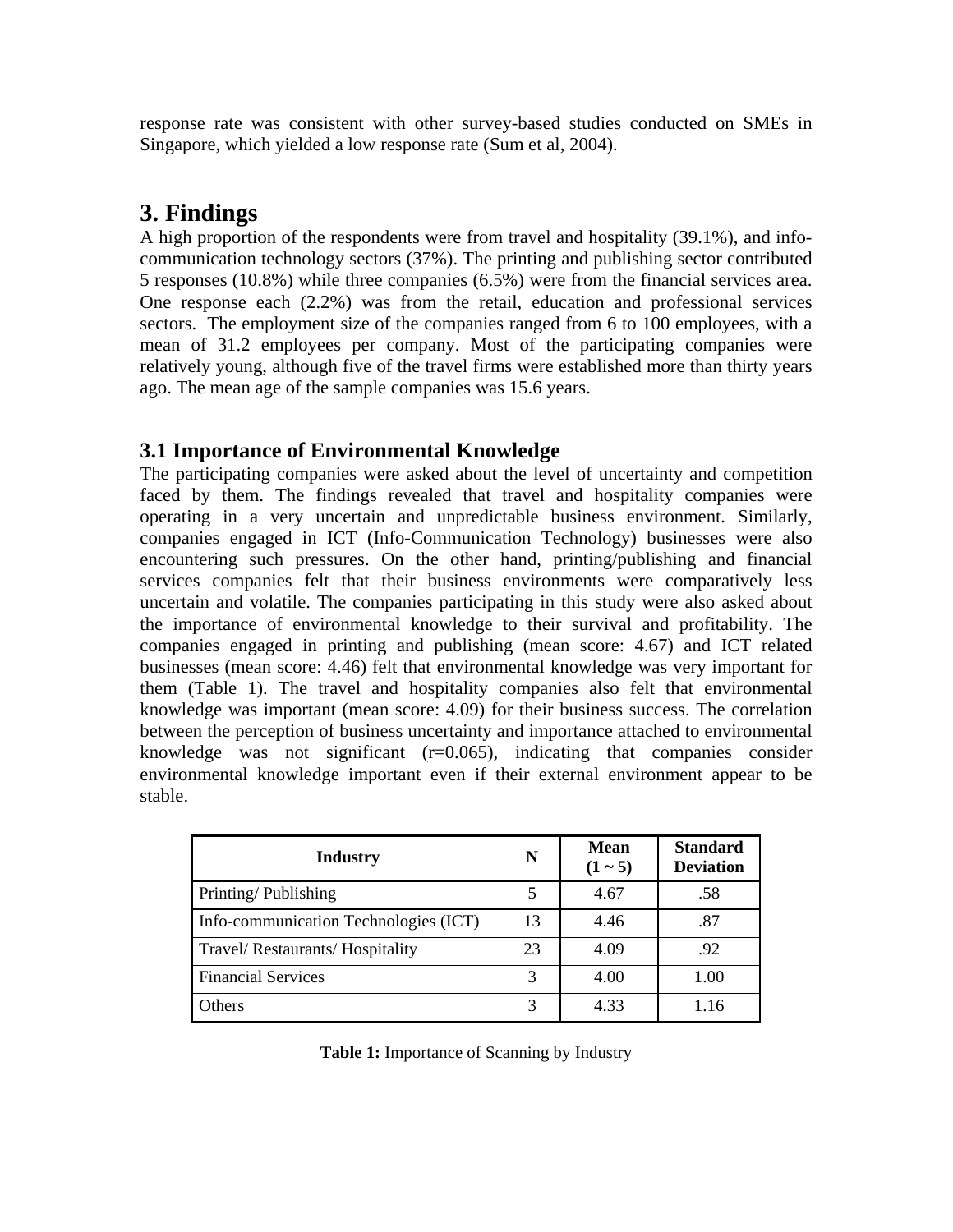#### **3.2 Responsibility of Environment Scanning**

The participating companies were asked who in their company was responsible for gathering environmental knowledge. A vast majority of the companies (29 or 63%) reported assigning this responsibility to an individual manager (Table 2). Six firms (13%) said that they have a separate department for gathering the environmental knowledge.

|                                    | <b>Scanning Responsibility</b>                |                                                       |                   |              |              |
|------------------------------------|-----------------------------------------------|-------------------------------------------------------|-------------------|--------------|--------------|
| <b>Industry</b>                    | <b>Assigned to</b><br>an<br><b>Individual</b> | Assigned to a<br><b>Specific</b><br><b>Department</b> | <b>Outsourced</b> | <b>Other</b> | <b>Total</b> |
| Travel/Restaurants/<br>Hospitality | $16(72.8\%)$                                  | $4(18.2\%)$                                           | 1(4.5)            | $1(4.5\%)$   | 22           |
| <b>ICT</b>                         | $7(53.8\%)$                                   | $2(15.4\%)$                                           |                   | $4(30.8\%)$  | 13           |
| Printing/Publishing                | $3(60.0\%)$                                   |                                                       |                   | $2(40.0\%)$  | 5            |
| <b>Financial Services</b>          | $1(33.3\%)$                                   |                                                       |                   | $2(66.7\%)$  | 3            |
| Others                             | 2(66.7%)                                      |                                                       |                   | $1(33.3\%)$  | 3            |
| <b>Total</b>                       | $29(63.0\%)$                                  | $6(13.0\%)$                                           | $1(2.2\%)$        | $10(21.7\%)$ | 46           |

**Table 2:** Responsibility for Scanning

It is noteworthy that 10 firms reported "other" ways for gathering external environmental knowledge. Of these, eight firms indicated that all employees were responsible for scanning. Three of these came from the ICT sector, two each from printing/ publishing and financial services sectors and one from education. One IT firm said that most of the scanning was done by the CEO. This was a relatively small firm with only 7 employees. One IT firm reported that it did not have a formal mechanism for gathering external knowledge and it was done on an informal basis.

#### **3.3 Scope of Environmental Knowledge**

For the purpose of analysis, 14 possible areas of knowledge gathering were categorized into 4 major groups. The first group "Domain environment" included information about competitors and their products and services, labour market situation, and technological developments (Table 3). The second group called "Singapore macro-environment" gathered knowledge about Singapore economic, legal, political and social situations. The third group "ASEAN macro-environment" sought knowledge related to economic, legal and political situation in South-east Asian countries. The fourth group called "Global macro-environment" included knowledge related to global economic, legal and political situations.

The data analysis revealed that knowledge about competitors, local markets, technological developments, and general business environment in Singapore was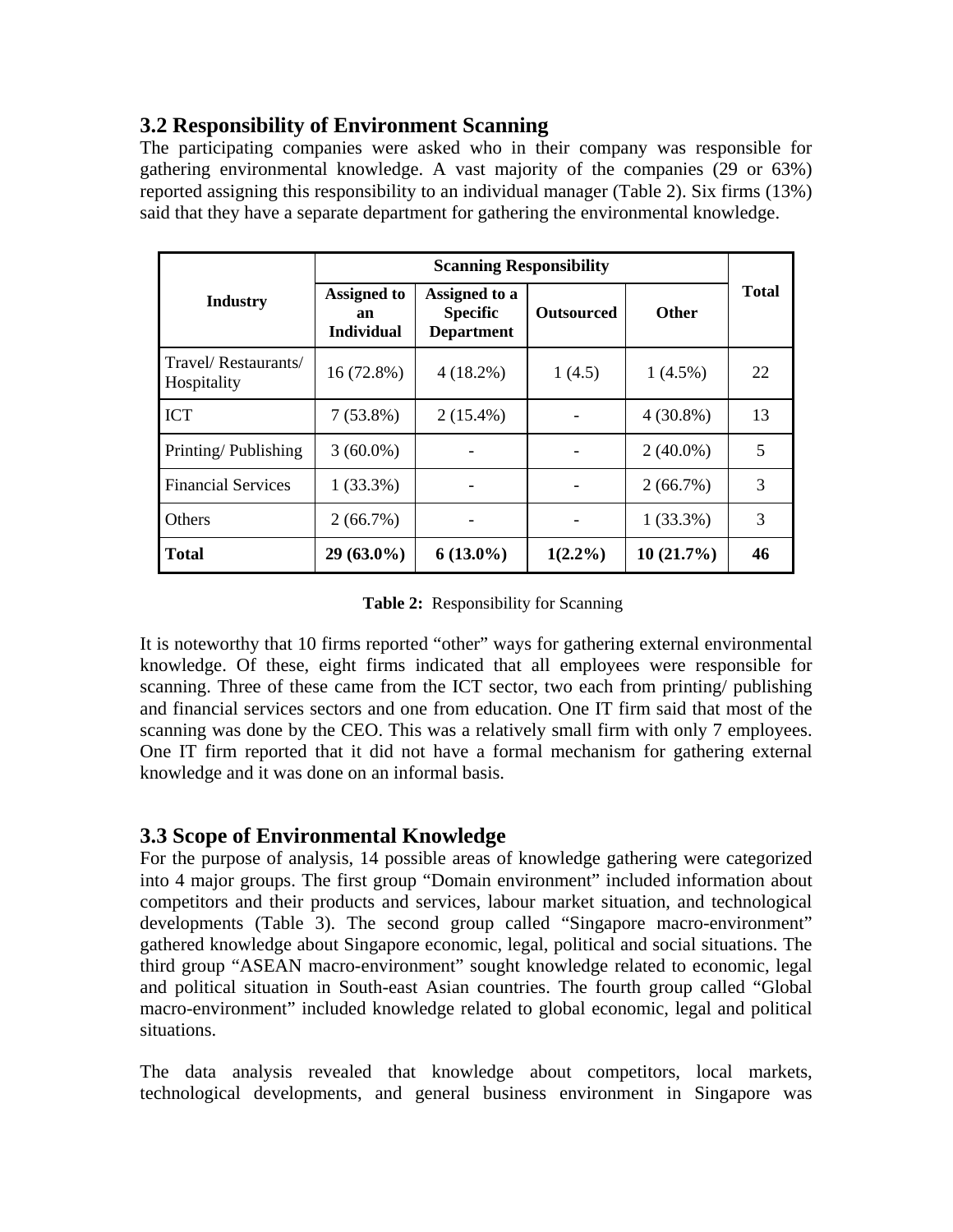important to the participating companies. It appeared that, although small in size and business scope, SMEs in Singapore feel that they also need to gather knowledge about their general or far environment for sustaining their businesses. Probably it was due to the fact that business environment in Singapore is very attractive for overseas companies as well as local SMEs are looking beyond Singapore for expanding their businesses.

| <b>Environment Type</b>         | N  | <b>Mean Score</b><br>$(1 - 5)$ | <b>Standard</b><br><b>Deviation</b> |
|---------------------------------|----|--------------------------------|-------------------------------------|
| Domain Environment              | 46 | 3.86                           | 0.74                                |
| Singapore Macro-environment     | 46 | 3.54                           | 0.86                                |
| <b>Global Macro-environment</b> | 45 | 3.41                           | 0.95                                |
| <b>ASEAN Macro-environment</b>  | 46 | 3.36                           | 0.89                                |

| Table 3: Scope of Environmental Knowledge Gathering |  |
|-----------------------------------------------------|--|
|-----------------------------------------------------|--|

#### **3.4 Knowledge about Competitors**

As competitor intelligence is crucial for the business success of SMEs, this area was further explored to investigate the type of knowledge often sought. It was found that most of the participating companies were focusing on the pricing information (76.1%), new products and services (65.2%), and business strategies (63%) of their competitors (Table 4). Relatively few companies appeared to be interested in gathering information about competitors' business partners (28.3%), competitors' distribution channels (26.1%), their financial reports (19.6%), and suppliers (15.2%).

| <b>Competitor Intelligence Type</b> | <b>No. of Companies</b> |
|-------------------------------------|-------------------------|
| Pricing information                 | 35 (76.10%)             |
| New products and service            | 30 (65.20%)             |
| Business strategies and plans       | 29 (63.00%)             |
| Technology utilization              | 26 (56.50%)             |
| Competitor customers                | 23 (50.00%)             |
| Competitor cost structure           | 21 (45.70%)             |
| Competitor business partners        | 13 (28.30%)             |
| Competitor distribution channels    | 12 (26.10%)             |
| Competitor financial reports        | $9(19.60\%)$            |
| Competitor suppliers                | 7 (15.20%)              |

Table 4: Competitor Intelligence Activity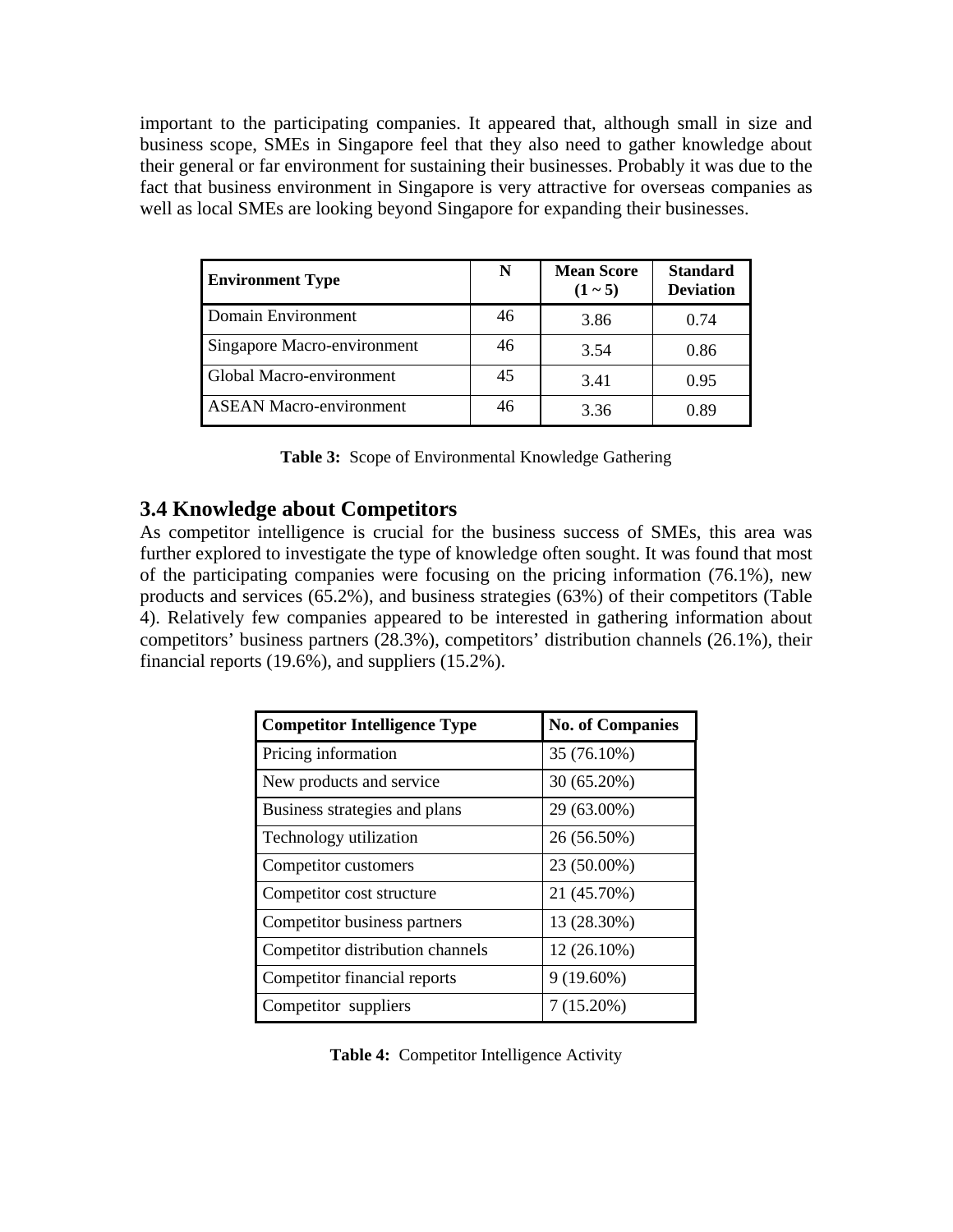#### **3.5 Frequency of External Knowledge Gathering**

The participating companies were asked about the frequency of different knowledge gathering and utilization activities undertaken by them such as needs assessment, knowledge gathering, processing, dissemination and utilization. It was found that only a limited number of companies were 'always' undertaking environment scanning activities, except knowledge sharing and utilization activities which were done by more than 21% of the companies. It is worth noting that over 31% of the companies were 'rarely' processing and repackaging knowledge gathered from the external environment. Similarly, around 20% of the companies said that the collected knowledge was rarely shared in their organizations.

|                                                                    | <b>Frequency of Activity</b> |                     |               |  |
|--------------------------------------------------------------------|------------------------------|---------------------|---------------|--|
| <b>Activity</b>                                                    | <b>Always</b>                | Most of the<br>time | <b>Rarely</b> |  |
| Needs assessment                                                   | $4(8.7\%)$                   | 34 (73.9%)          | 8 (17.4%)     |  |
| Knowledge searching and<br>gathering                               | 8 (17.4%)                    | $32(69.6\%)$        | $6(13.1\%)$   |  |
| Selecting and filtering knowledge                                  | $7(15.2\%)$                  | 35 (76.1%)          | $4(8.6\%)$    |  |
| Processing and report generation<br>of gathered external knowledge | $7(15.6\%)$                  | 24 (53.3%)          | 14 (31.2%)    |  |
| Sharing of environmental<br>knowledge                              | 10(21.7%)                    | 27 (58.7%)          | 9(19.5%)      |  |
| Utilizing environmental<br>knowledge for decision-making           | 11 (23.9%)                   | 29 (63.1%)          | $6(13.1\%)$   |  |

**Table 5:** Frequency of Scanning Activities

#### **3.6 Sources of Environment Knowledge**

The participating firms were asked about the relative importance of different sources in capturing the environmental knowledge. For this purpose, 19 knowledge sources were organized into three broad categories. The human sources included customers, suppliers, distributors, business partners, creditors, investors, and business consultants. The published sources comprised newspapers, magazines, professional journals, industrial and organizational reports, conferences, exhibitions and trade shows. The online sources included the WWW, online databases, intranet, extranet, and other digital sources. It was found that human sources were most heavily used by the participating companies (Table 6). Among the human sources, customers, business partners, and business consultants were considered more important for gathering environmental knowledge. Among the published sources, newspapers, magazines, industrial reports, professional journals, and trade exhibitions were considered more useful. Finally, among the online sources, World Wide Web and electronic databases were preferred for capturing environmental knowledge.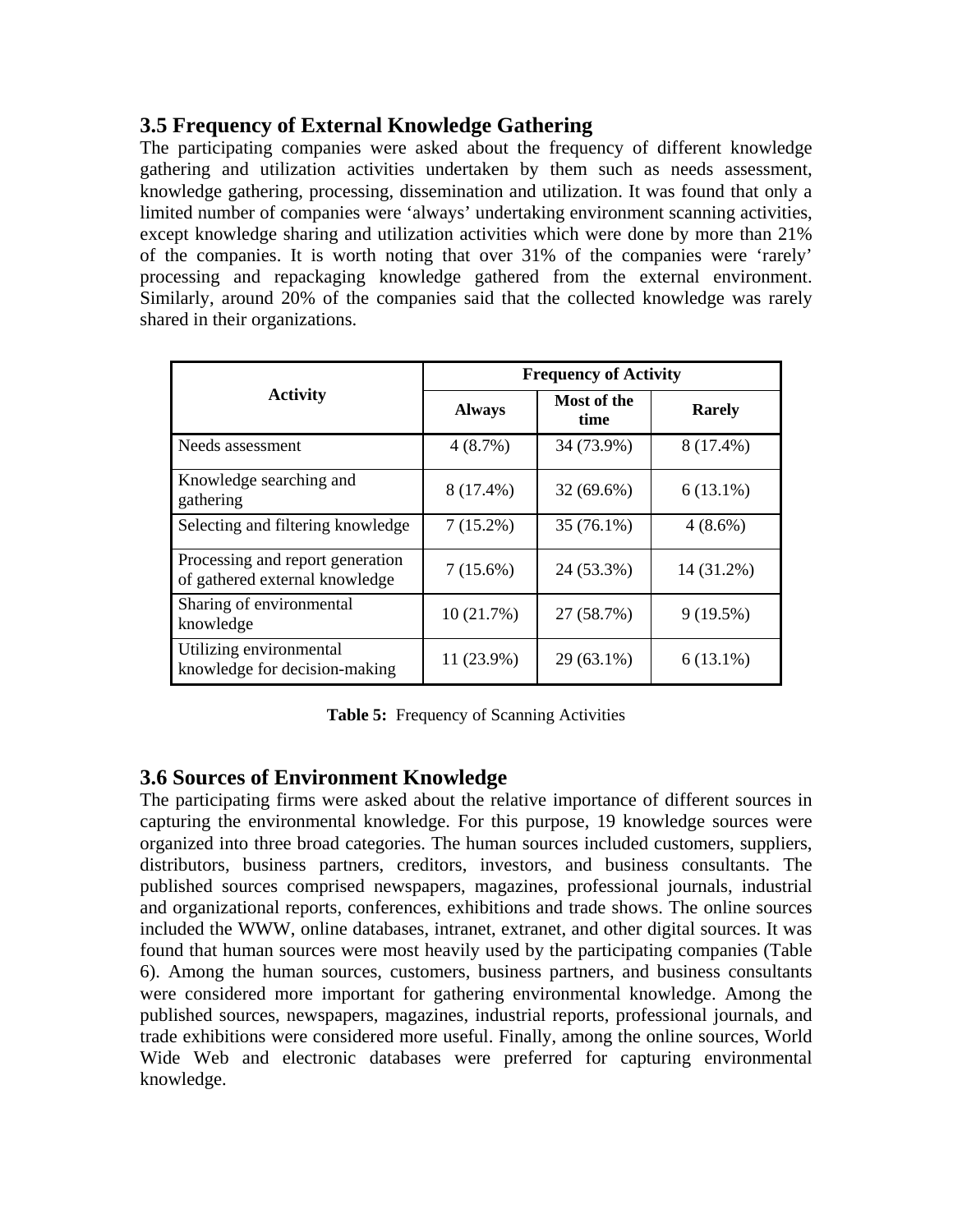| Source Type                 | N  | Mean Score<br>$(1 - 5)$ | Standard<br>Deviation |
|-----------------------------|----|-------------------------|-----------------------|
| Human knowledge sources     | 46 | 3.83                    | .71                   |
| Published knowledge sources | 46 | 3.49                    | .82                   |
| Online knowledge sources    | 46 | 3.34                    | .85                   |

**Table 6:** Sources for Capturing Environmental Knowledge

#### **3.7 Knowledge Processing and Storage**

Twenty-eight (60.9%) companies reported that they perform some processing before disseminating the gathered external knowledge to the intended users. The remaining 18 (39.1%) companies reported using this knowledge without any processing. Of the 28 companies processing the gathered knowledge, 16 (57%) were undertaking filtering to remove irrelevant information, 14 (50%) were repackaging the knowledge collected from multiple sources, and 18 (64.3%) companies were providing possible interpretation of the gathered knowledge to its intended users.

It was also found that the surveyed companies were using a variety of methods for organizing and storing the gathered external environmental knowledge, some deploying multiple storage methods. The corporate intranet or local server was used by 19 (41.3%) companies, while traditional paper filing system and in-house databases were used by 18 (39.1%) companies each. Two companies reported that they have not yet devised any mechanism for organizing and storing the gathered environmental knowledge.

#### **3.8. Knowledge Dissemination and Use**

It was found that 20 (43.4%) companies were using ad hoc reports for disseminating the knowledge gathered through environment scanning (Table 7). Periodic reports were generated by 12 (26%) companies and 11 (23.9%) were also preparing comprehensive reports on specific topics or trends. However, regular alerting service for informing the staff about new developments in the external environment was maintained by only 8 (17.4%) of the organizations. One firm which chose the "other" category indicated that information is disseminated through word of mouth.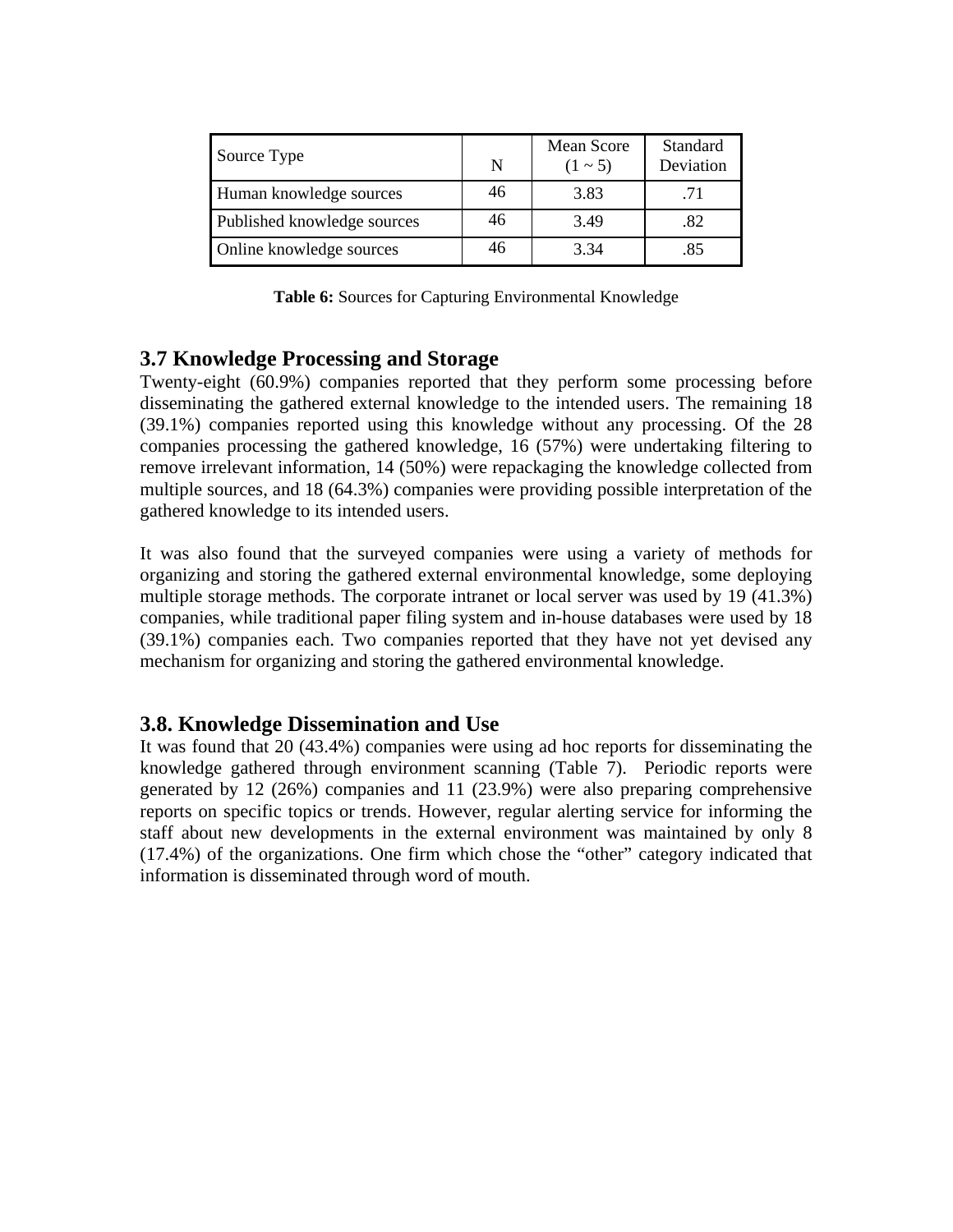| <b>Dissemination Method</b>                           | <b>No. of Companies</b> |
|-------------------------------------------------------|-------------------------|
| Ad-hoc reports                                        | 20 (43.4%)              |
| Periodic reports                                      | $12(26.0\%)$            |
| Comprehensive reports on specific<br>events or trends | 11 (23.9%)              |
| Regular alerting service                              | 8 (17.4%)               |
| <b>Others</b>                                         | $3(6.5\%)$              |

**Table 7:** Knowledge Dissemination Methods

However, when asked how frequently these methods were used for knowledge dissemination, a majority of the participating companies revealed that they were using these methods only rarely. It appeared that a considerable number of the companies were using irregular reports for disseminating environmental knowledge to their employees.

The participating SMEs were also asked about the use of different communication channels for disseminating environmental knowledge to their staff. It was found that face-to-face communication was the most frequently used method, followed by e-mail, and telephone (Table 8). It was interesting to note that intranet was the least preferred methods for knowledge sharing. It was probably due to the fact that many small SMEs do not have adequate resources for properly developing and maintaining their intranets. Probably due to smaller size of SMEs, most of the knowledge sharing was either through face-to-face mode or easily available tools such as e-mail and telephone.

| Communication   | <b>Frequency of Usage</b> |                         |               |              |
|-----------------|---------------------------|-------------------------|---------------|--------------|
| <b>Channel</b>  | N                         | <b>Most of the Time</b> | <b>Rarely</b> | <b>Never</b> |
| Face-to-Face    | 46                        | 26 (56.5%)              | $12(26.1\%)$  | 8 (17.4%)    |
| E-mail          | 46                        | 24 (52.2%)              | 10(21.7%)     | $12(26.1\%)$ |
| Telephone       | 46                        | 23 (50.0%)              | $12(25.1\%)$  | 11 (23.9%)   |
| Printed reports | 44                        | 13 (28.2%)              | 14 (30.4%)    | 17 (37.0%)   |
| Intranet        | 44                        | 10(21.8%)               | $12(26.1\%)$  | 22 (47.8%)   |

Table 8: Channel Used for Knowledge Dissemination

Finally, the participating companies were asked about the recipients of knowledge gathered through the environment scanning. It was found that over 57% of the companies were sharing the environmental knowledge with their sales staff, unit managers, and other professional staff. It was interesting to note that only 22% of the companies were sharing this knowledge with their top management. It was probably due to the fact that a majority of the surveyed companies were basically scanning their domain or near environments and such knowledge is often more useful for tactical or operational decision making by middle managers.